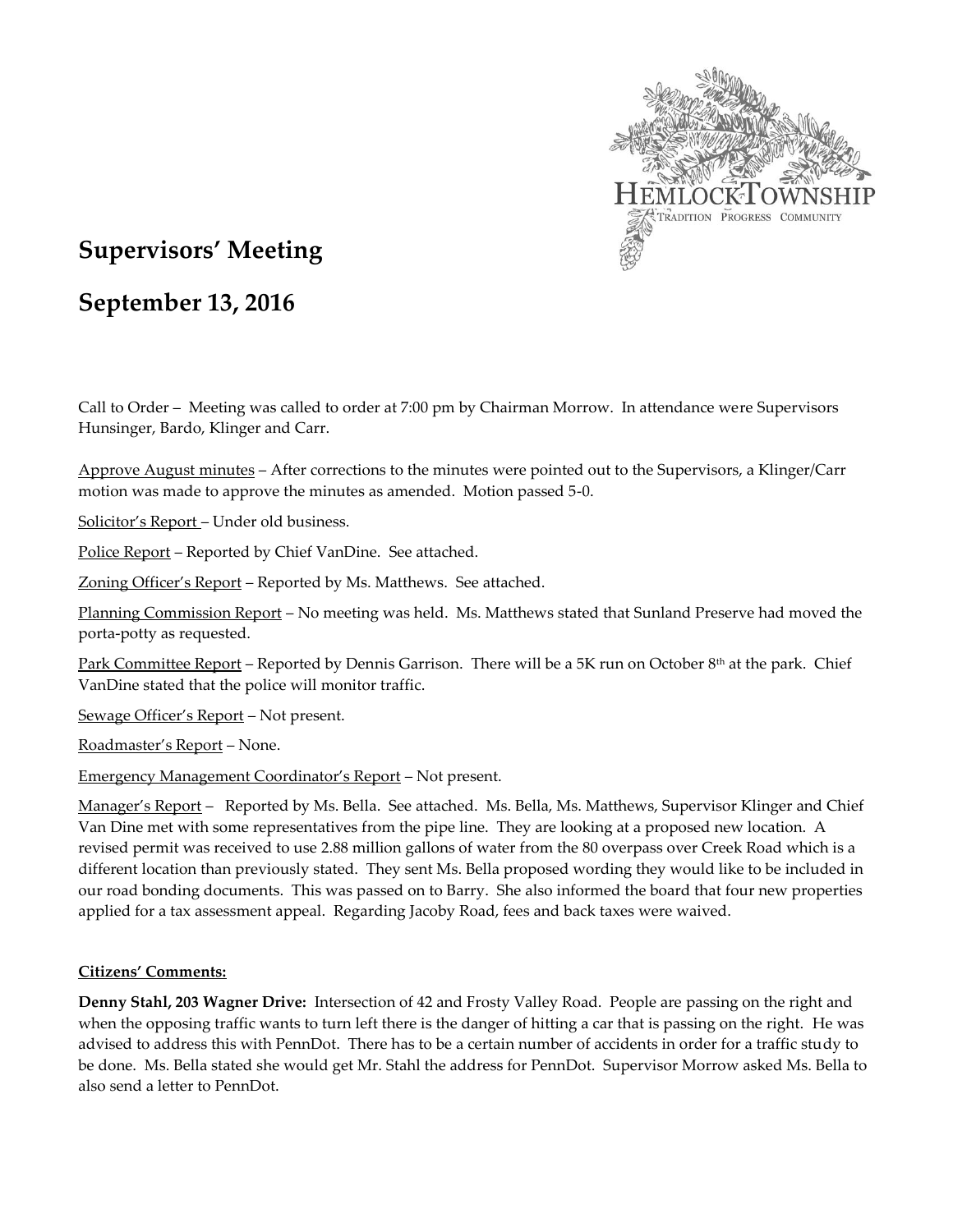## **Old Business**

- **1.** *2009 Crown Victoria* The high bid on Municibid for the 2009 police car was \$4,601.00. Ms. Bella spoke with the bidder and he will come down on Monday to pay for and pick up the car.
- **2.** *Discussion of siding for Township Building* The bids that we received for the siding were over the \$1,500 cap that was set. No work has been done. Supervisor Bardo said that the contractor said the damage was from hail. Mrs. Bella said there is a deductible of \$500.00 on our insurance. She was told that this would not affect our insurance. She will contact the insurance adjuster.
- 3. *County Line Road* Ms. Bella spoke to the Recorder of Deeds at the court house. The deed for County Line Road was not there. There is a general road docket that she can look at but it is hand written. Solicitor Lewis discussed the process and cost if the road was closed. If everyone did an easement, like a driveway agreement, this would be the easy issue. If the road is vacated and there is no way in the residents can sue the township. Mr. Whalen who lives on County Line Road has complained about the road. Supervisor Klinger feels that this is the responsibility of West Hemlock Township because we turn our liquid fuels money for that road over to them. On a Morrow/Hunsinger motion, discussion was tabled.

Solicitor Lewis discussed the road bonding document provided by Williams Pipeline. The document is pretty straight forward. What you can charge is based on the state rate which is established by statue. Two choices on how the bill will be paid. Video of the roads should be taken prior to their use. We would have to set amount on bond. If we do the work, we will let them know when 75% of bond is used and then they would need to replenish. If they do the work, they will pay our engineer. Ms. Matthews asked if the pipeline company would do a title search and was told yes.

With regards to the tree ordinance, Solicitor Lewis suggested making some amendments to the sample ordinance we provided him. There was a discussion concerning the questions that were raised at the last meeting. Supervisor Carr does not feel that we should put the cost on the property owner. On a Hunsinger/Klinger motion, permission was given to Solicitor Lewis to get a draft together. Motion passed 3-2 with Supervisors Carr and Bardo against. Mr. Lewis will forward a draft to the supervisors prior to next month's meeting so they can review it.

## **New Business**

4. *Charlie Brown's tax appeal* – Charlie Brown's filed a tax appeal. They inadvertently sent a notice to the town of Bloomsburg instead of our township. Now they filed an amended appeal. Solicitor Lewis stated we have the ability to file an objection, not to the appeal itself, but because we did not get notified. On a Hunsinger/Bardo motion, permission was granted to file an appeal. Motion passed 5-0.

Mr. Lewis stated that Harbor Freight has not sent back the signed developers agreement. We have a traffic light agreement on that intersection with JDK. An additional arm and light will go on the pole. In our developer's agreement we do not have anything stating that the light was going to be changed. Ms. Matthews attended the highway occupancy meeting. Mr. Lewis said that he needs to be notified of these meetings. Harbor Freight did get approved for a permit application to use one access drive while they are waiting for the PennDot highway occupancy permit. After further discussion, Supervisor Hunsinger made a motion to add wording to the developer's agreement regarding the requirements of the sewer co-op. Motion was dropped because there was no second. A Hunsinger/Bardo motion was made to allow Harbor Freight to proceed without the HOP approval, provided they meet all other conditions that were stated in previous meetings. Motion passed 5-0.